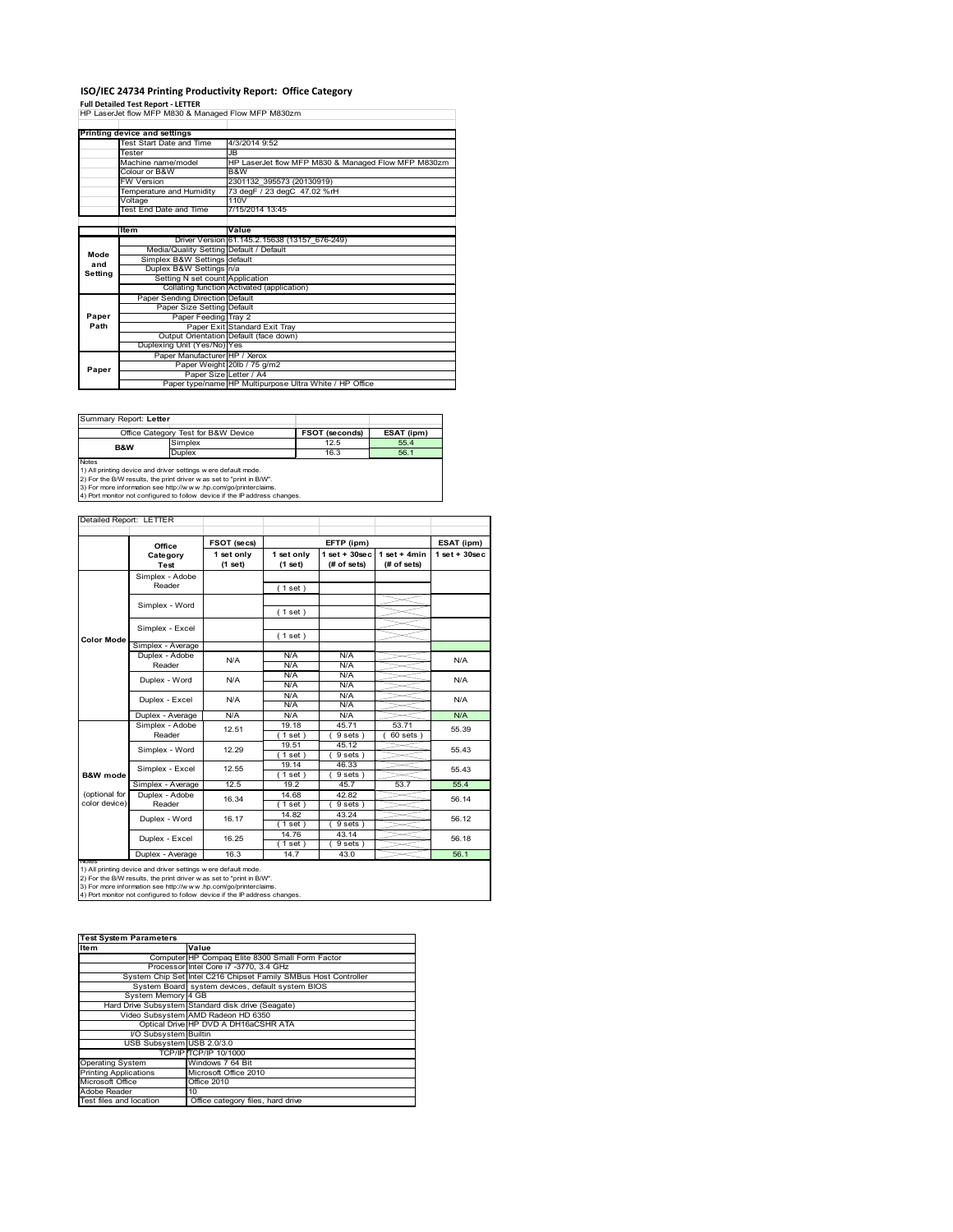### **ISO/IEC 24734 Printing Productivity Report: Office Category**

**Full Detailed Test Report ‐ A4** HP LaserJet flow MFP M830 & Managed Flow MFP M830zm

|         | Printing device and settings            |                                                         |
|---------|-----------------------------------------|---------------------------------------------------------|
|         | Test Start Date and Time                | 4/3/2014 9:52                                           |
|         | Tester                                  | JB.                                                     |
|         | Machine name/model                      | HP LaserJet flow MFP M830 & Managed Flow MFP M830zm     |
|         | Colour or B&W                           | B&W                                                     |
|         | <b>FW Version</b>                       | 2301132 395573 (20130919)                               |
|         | Temperature and Humidity                | 73 degF / 23 degC 47.02 %rH                             |
|         | Voltage                                 | 110V                                                    |
|         | Test End Date and Time                  | 7/15/2014 13:45                                         |
|         |                                         |                                                         |
|         | <b>Item</b>                             | Value                                                   |
|         |                                         | Driver Version 61.145.2.15638 (13157 676-249)           |
| Mode    | Media/Quality Setting Default / Default |                                                         |
| and     | Simplex B&W Settings default            |                                                         |
|         | Duplex B&W Settings n/a                 |                                                         |
| Setting | Setting N set count Application         |                                                         |
|         |                                         | Collating function Activated (application)              |
|         | Paper Sending Direction Default         |                                                         |
|         | Paper Size Setting Default              |                                                         |
| Paper   | Paper Feeding Tray 2                    |                                                         |
| Path    |                                         | Paper Exit Standard Exit Tray                           |
|         |                                         | Output Orientation Default (face down)                  |
|         | Duplexing Unit (Yes/No) Yes             |                                                         |
|         | Paper Manufacturer HP / Xerox           |                                                         |
|         |                                         | Paper Weight 20lb / 75 g/m2                             |
| Paper   | Paper Size Letter / A4                  |                                                         |
|         |                                         | Paper type/name HP Multipurpose Ultra White / HP Office |

**FROT (seconds) ESAT (ipm)**<br>
Simplex 12.3 56.7 **Duplex** 16.2 16.2 57.3<br>
1) All printing device and driver settings were default mode.<br>
2) For the B/W results, the print driver was set to "print in B/W".<br>
3) For more information see http://www.hp.com/go/pointerclaims.<br> Office Category Test for B&W Device **B&W** Summary Report: **A4**

|                     | Office            | FSOT (secs)           |                       | EFTP (ipm)                     |                               | ESAT (ipm)         |  |
|---------------------|-------------------|-----------------------|-----------------------|--------------------------------|-------------------------------|--------------------|--|
|                     | Category<br>Test  | 1 set only<br>(1 set) | 1 set only<br>(1 set) | $1$ set + 30sec<br>(# of sets) | $1$ set + 4min<br>(# of sets) | $1$ set + $30$ sec |  |
|                     | Simplex - Adobe   |                       |                       |                                |                               |                    |  |
|                     | Reader            |                       | (1 set)               |                                |                               |                    |  |
|                     | Simplex - Word    |                       |                       |                                |                               |                    |  |
|                     |                   |                       | (1 set)               |                                |                               |                    |  |
| Colour              | Simplex - Excel   |                       |                       |                                |                               |                    |  |
| Mode                |                   |                       | (1 set)               |                                |                               |                    |  |
|                     | Simplex - Average |                       |                       |                                |                               |                    |  |
|                     | Duplex - Adobe    | N/A                   | N/A                   | N/A                            |                               | N/A                |  |
|                     | Reader            |                       | N/A                   | N/A                            |                               |                    |  |
|                     | Duplex - Word     | N/A                   | N/A                   | N/A                            |                               | N/A                |  |
|                     |                   |                       | N/A                   | N/A                            |                               |                    |  |
|                     | Duplex - Excel    | N/A                   | N/A                   | N/A                            |                               | N/A                |  |
|                     |                   |                       | N/A                   | N/A                            |                               |                    |  |
|                     | Duplex - Average  | N/A                   | N/A                   | N/A                            |                               | N/A                |  |
|                     | Simplex - Adobe   | 12.54                 | 19.15                 | 46.57                          | 54.45                         | 56.76<br>56.73     |  |
|                     | Reader            |                       | $1$ set $)$           | 9 sets )                       | 62 sets                       |                    |  |
|                     | Simplex - Word    | 12.23                 | 19.62                 | 46.80                          |                               |                    |  |
|                     |                   |                       | $1$ set               | 9 sets)                        |                               |                    |  |
|                     | Simplex - Excel   | 12.06                 | 19.88                 | 47.42                          |                               | 56.74              |  |
| <b>B&amp;W</b> mode |                   |                       | $1$ set)              | 9 sets)                        |                               |                    |  |
|                     | Simplex - Average | 12.3                  | 19.5                  | 46.9                           | 54.4                          | 56.7               |  |
| (optional for       | Duplex - Adobe    | 16.40                 | 14.62                 | 43.56                          |                               | 57.42              |  |
| color device)       | Reader            |                       | $1$ set               | 9 sets)                        |                               |                    |  |
|                     | Duplex - Word     | 16.10                 | 14.88                 | 43.82                          |                               | 57.14              |  |
|                     |                   |                       | (1 set)               | 9 sets)                        |                               |                    |  |
|                     | Duplex - Excel    | 15.98                 | 15.00                 | 43.76                          |                               | 57.44              |  |
|                     |                   |                       | $1$ set)              | 9 sets)                        |                               |                    |  |
| <b>INGHAS</b>       | Duplex - Average  | 16.2                  | 14.8                  | 43.7                           |                               | 57.3               |  |

| <b>Test System Parameters</b> |                                                                 |  |  |  |
|-------------------------------|-----------------------------------------------------------------|--|--|--|
| <b>Item</b>                   | Value                                                           |  |  |  |
|                               | Computer HP Compag Elite 8300 Small Form Factor                 |  |  |  |
|                               | Processor Intel Core i7 -3770, 3.4 GHz                          |  |  |  |
|                               | System Chip Set Intel C216 Chipset Family SMBus Host Controller |  |  |  |
|                               | System Board system devices, default system BIOS                |  |  |  |
| System Memory 4 GB            |                                                                 |  |  |  |
|                               | Hard Drive Subsystem Standard disk drive (Seagate)              |  |  |  |
|                               | Video Subsystem AMD Radeon HD 6350                              |  |  |  |
|                               | Optical Drive HP DVD A DH16aCSHR ATA                            |  |  |  |
| I/O Subsystem Builtin         |                                                                 |  |  |  |
| USB Subsystem USB 2.0/3.0     |                                                                 |  |  |  |
|                               | <b>TCP/IP TCP/IP 10/1000</b>                                    |  |  |  |
| <b>Operating System</b>       | Windows 7 64 Bit                                                |  |  |  |
| <b>Printing Applications</b>  | Microsoft Office 2010                                           |  |  |  |
| Microsoft Office              | <b>Office 2010</b>                                              |  |  |  |
| Adobe Reader                  | 10 <sup>1</sup>                                                 |  |  |  |
| Test files and location       | Office category files, hard drive                               |  |  |  |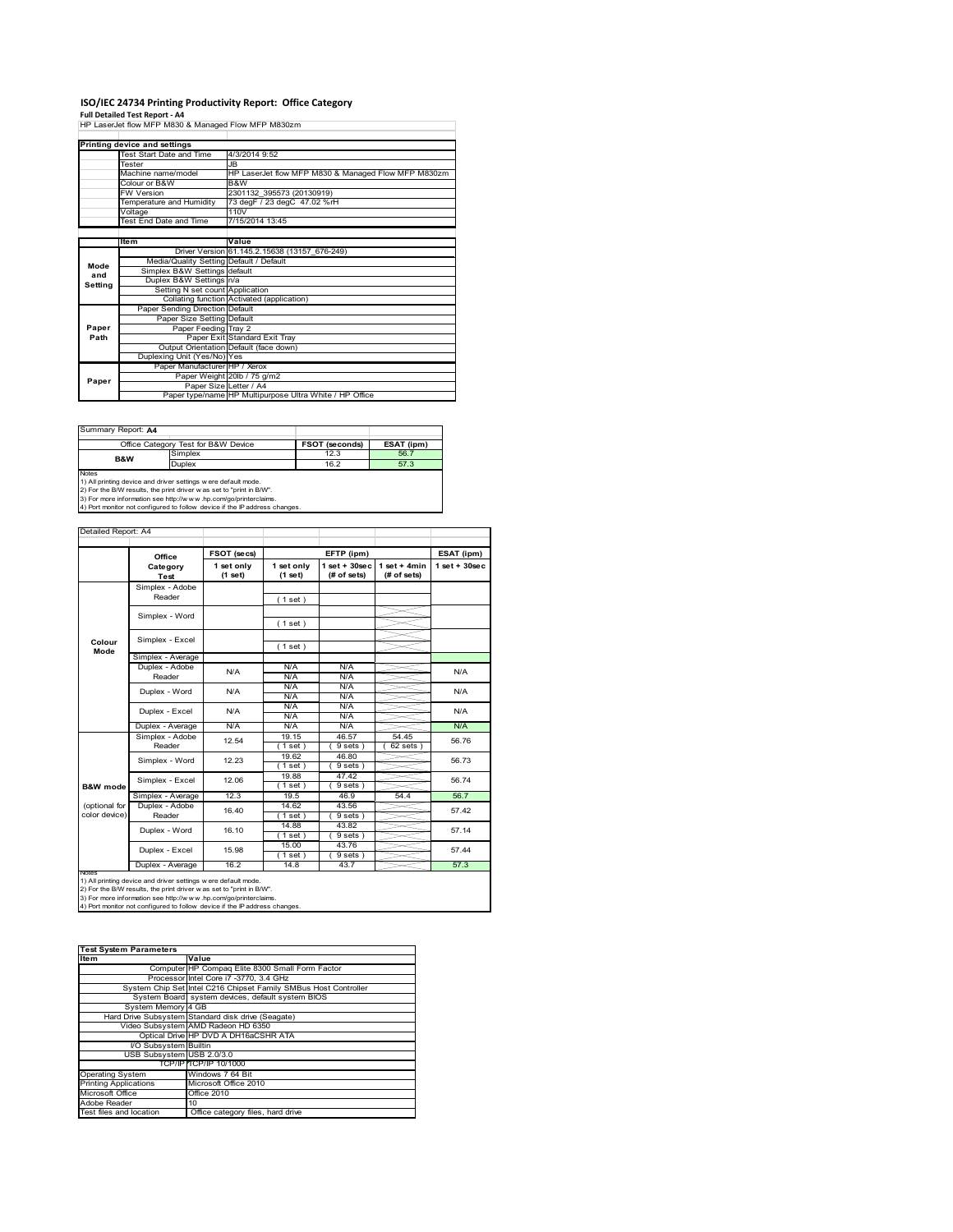## **ISO/IEC 29183 Copy Productivity Report**

#### **Full Detailed Test Report ‐ LETTER**

HP LaserJet flow MFP M830 & Managed Flow MFP M830zm

|  | <b>Machine Setup Information</b>        |                                                                        |
|--|-----------------------------------------|------------------------------------------------------------------------|
|  | Test Start Date and Time 4/7/2014 10:37 |                                                                        |
|  | TesterIJB                               |                                                                        |
|  |                                         | Machine name/model HP LaserJet flow MFP M830 & Managed Flow MFP M830zm |
|  | Colour or B&W B&W                       |                                                                        |
|  |                                         | FW Version 2301132 395573 (20130919)                                   |
|  | Configuration (options) Not Specified   |                                                                        |
|  |                                         | Temperature and Humidity 73 degF / 23 degC 47.28 %rH                   |
|  | Test End Date and Time: 7/15/2014 14:40 |                                                                        |

|               | Pre-set Item                    | <b>Pre-set Value</b>                                    |
|---------------|---------------------------------|---------------------------------------------------------|
|               | Output Resolution Default       |                                                         |
|               | Output Quality Default          |                                                         |
| Mode          |                                 | Copying Mode Colour for Colour and B&W for B&W          |
|               | Auto Density Adjustment Default |                                                         |
|               |                                 | Collating function Set in Control Panel                 |
| Paper         | Paper Sending Direction Default |                                                         |
|               | Paper Type Setting Default      |                                                         |
|               | Paper Feeding Tray 2            |                                                         |
| Paper<br>Path | Paper Exit Default              |                                                         |
|               |                                 | Face Up Exit Default (face down)                        |
|               | Fixing Capability Default       |                                                         |
| Temporary     | Image Quality Stability Default |                                                         |
| Stop          | Capacity of Paper Default       |                                                         |
|               | Others None                     |                                                         |
|               |                                 |                                                         |
|               | Paper Manufacturer HP / Xerox   |                                                         |
| Paper         |                                 | Paper Weight 20lb / 75 g/m2                             |
|               | Paper Size Letter / A4          |                                                         |
|               |                                 | Paper type/name HP Multipurpose Ultra White / HP Office |

| Summary Report: Letter                                                      |              |             |
|-----------------------------------------------------------------------------|--------------|-------------|
|                                                                             |              |             |
|                                                                             | <b>sFCOT</b> | sESAT (ipm) |
| <b>B&amp;W</b>                                                              | 99           | 55.4        |
| <b>Notes</b><br>First Copy Out and Copy Speed measured using ISO/IEC 29183, |              |             |

excludes first set of test documents. For more information see http://w w w .hp.com/go/printerclaims. Exact speed varies depending on the system configuration and document.

| Detailed Report: LETTER |                        |              |              |             |                |                |
|-------------------------|------------------------|--------------|--------------|-------------|----------------|----------------|
|                         |                        |              |              |             |                |                |
|                         | <b>Target</b>          | sFCOT (secs) |              | sEFTP (ipm) |                | sESAT (ipm)    |
|                         |                        |              | 1copy        | 1copy+30sec | 1copy+4minutes |                |
|                         | A                      | 9.81         | 6.11         | 43.90       | 53.88          | 55.42          |
|                         |                        |              |              | 32 sets     | 242 sets       |                |
|                         | B<br>9.84<br>C<br>9.82 |              | 6.08<br>6.10 | 44.96       |                | 55.42<br>55.42 |
|                         |                        |              |              | 31 sets     |                |                |
| <b>B&amp;W</b>          |                        |              |              | 45.27       |                |                |
|                         |                        |              |              | 31 sets     |                |                |
|                         | D                      | 9.88         | 6.06         | 44.93       |                | 55.40          |
|                         |                        |              |              | 30 sets     |                |                |
|                         | Average                | 9.9          | 6.0          | 44.7        | 53.8           | 55.4           |

Notes

First Copy Out and Copy Speed measured using ISO/IEC 29183, excludes first set of test documents. For more information see http://w w w .hp.com/go/printerclaims. Exact speed varies depending on the system configuration and document.